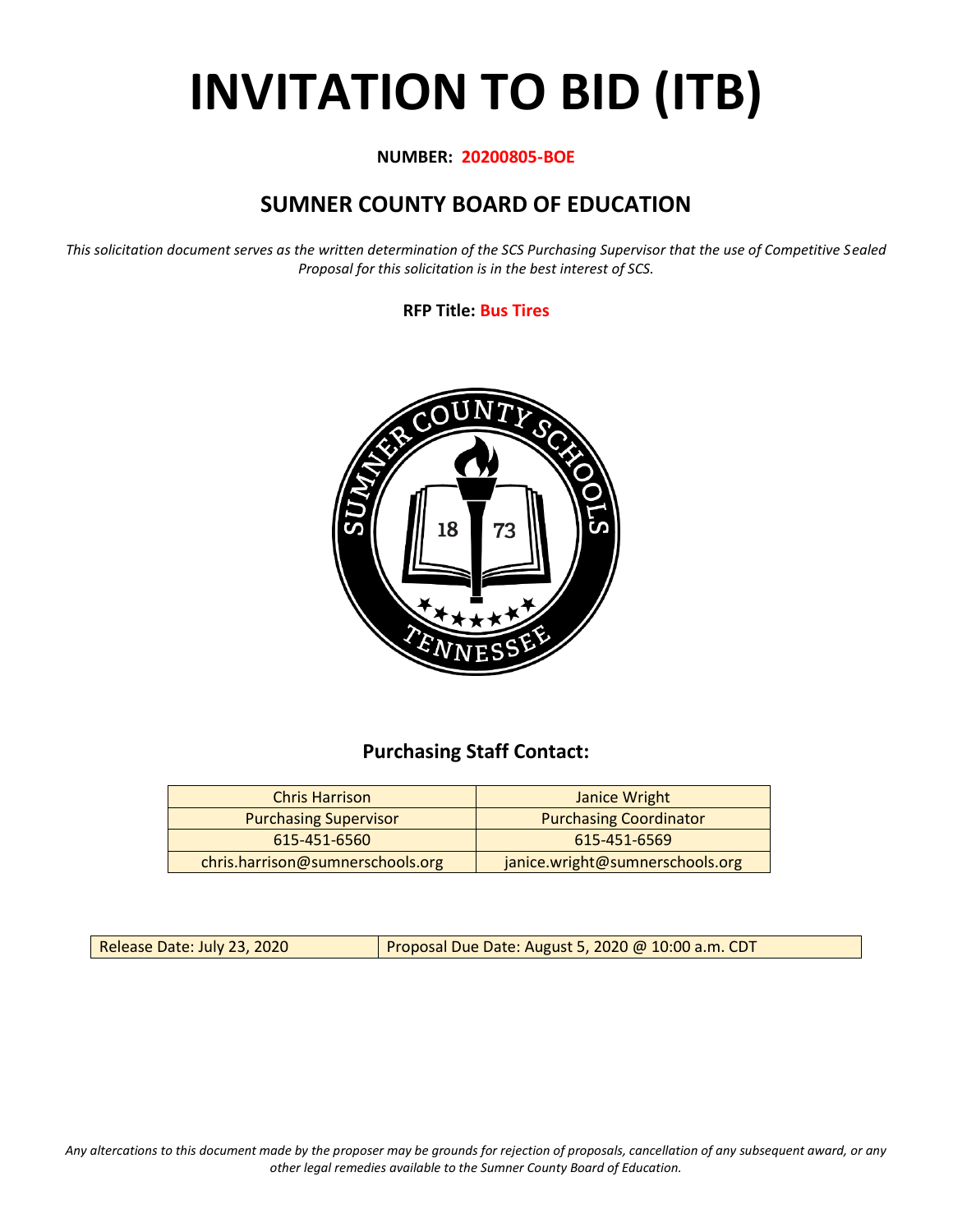## **NOTICE TO PROPOSERS**

There may be one or more amendments to this ITB. In order to receive communication for any such amendments issued specifically to this ITB, the proposer must provide the information requested below to the Sumner County Board of Education (SCS) Purchasing Department. The information may be sent by email to: Chris Harrison, Purchasing Supervisor, chris.harrison@sumnerschools.org. SCS will send amendments only to those proposers which complete and return this information in a timely manner.

| ITB Number:             | <b>20200805-BOE Bus Tires</b>                                                                                         |
|-------------------------|-----------------------------------------------------------------------------------------------------------------------|
| Company Name:           |                                                                                                                       |
| <b>Mailing Address:</b> | <u> 1989 - Johann John Stoff, deutscher Stoffen und der Stoffen und der Stoffen und der Stoffen und der Stoffen u</u> |
|                         |                                                                                                                       |
|                         |                                                                                                                       |
| Phone Number:           |                                                                                                                       |
| <b>Contact Person:</b>  |                                                                                                                       |
| <b>Email Address:</b>   |                                                                                                                       |
|                         |                                                                                                                       |
|                         |                                                                                                                       |
| <b>Printed Name:</b>    |                                                                                                                       |
| Date:                   |                                                                                                                       |

Emailed amendments will be sent in a Microsoft Word (Office for Windows) or Portable Document Format (pdf) format. Any alterations to the document made by the proposer may be grounds for rejection of proposal, cancellation of any subsequent award or any other legal remedies available to SCS.

Amendments will also be posted on the SCS website **https://sumnerschools.org/index.php/current-bids-and-rfps** and attached to the solicitation listing as a PDF or WORD file. Check the particular solicitation on the Current Bids and RFPs webpage for any posted amendments.

By completing and returning this form, the Proposer has expressed its intent to provide a proposal for **20200805-BOE Bus Tires.**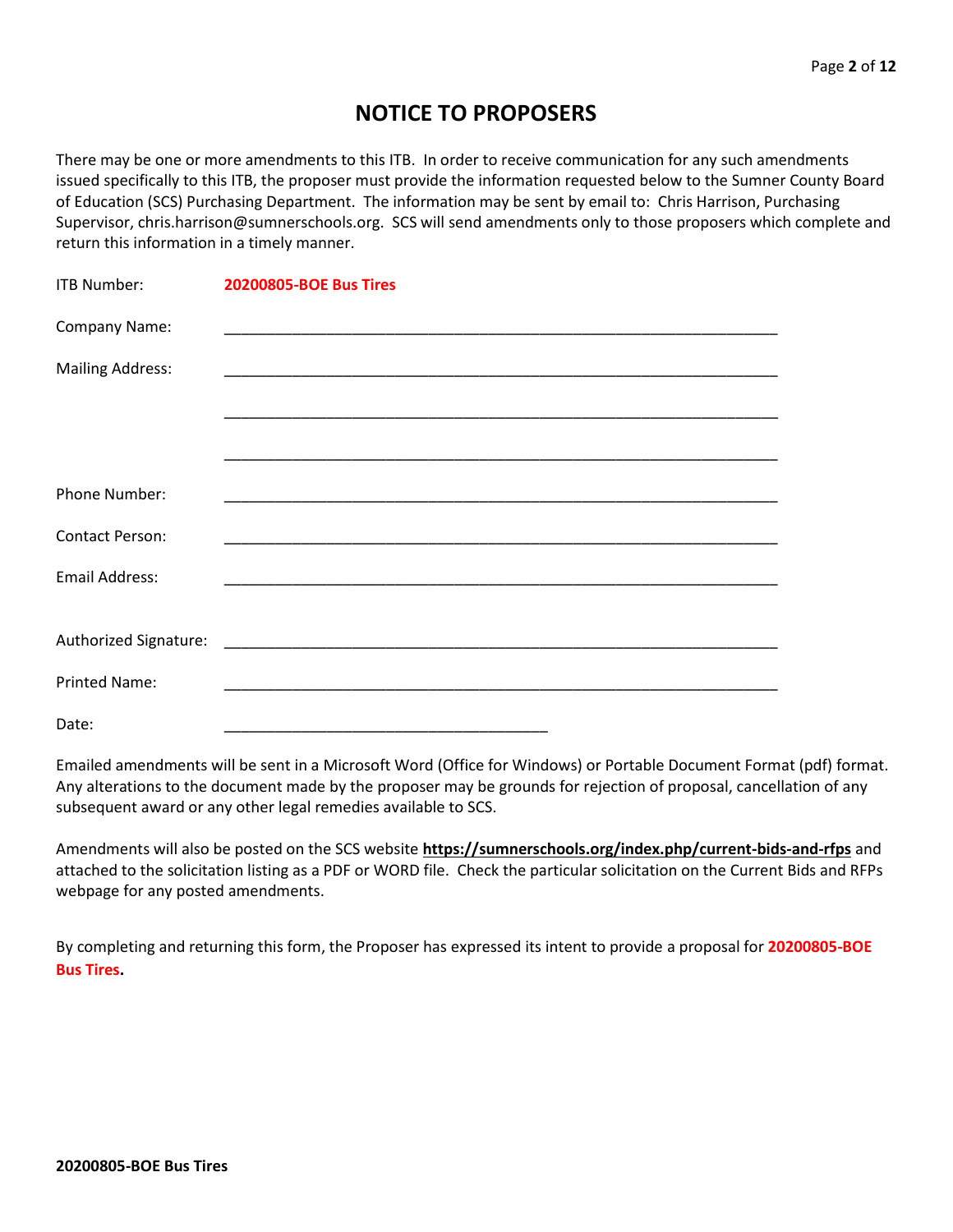### **TABLE OF CONTENTS**

- 1. Specification
- 2. Source Selection and Contract Award
- 3. Schedule of Events
- 4. Delivery of Proposals
- 5. Protests
- 6. New Vendors
- 7. Attachments
	- A. Bid Form/Certification
	- B. IRS Form W9
	- C. Attestation Re Personnel
	- D. Standard Terms and Conditions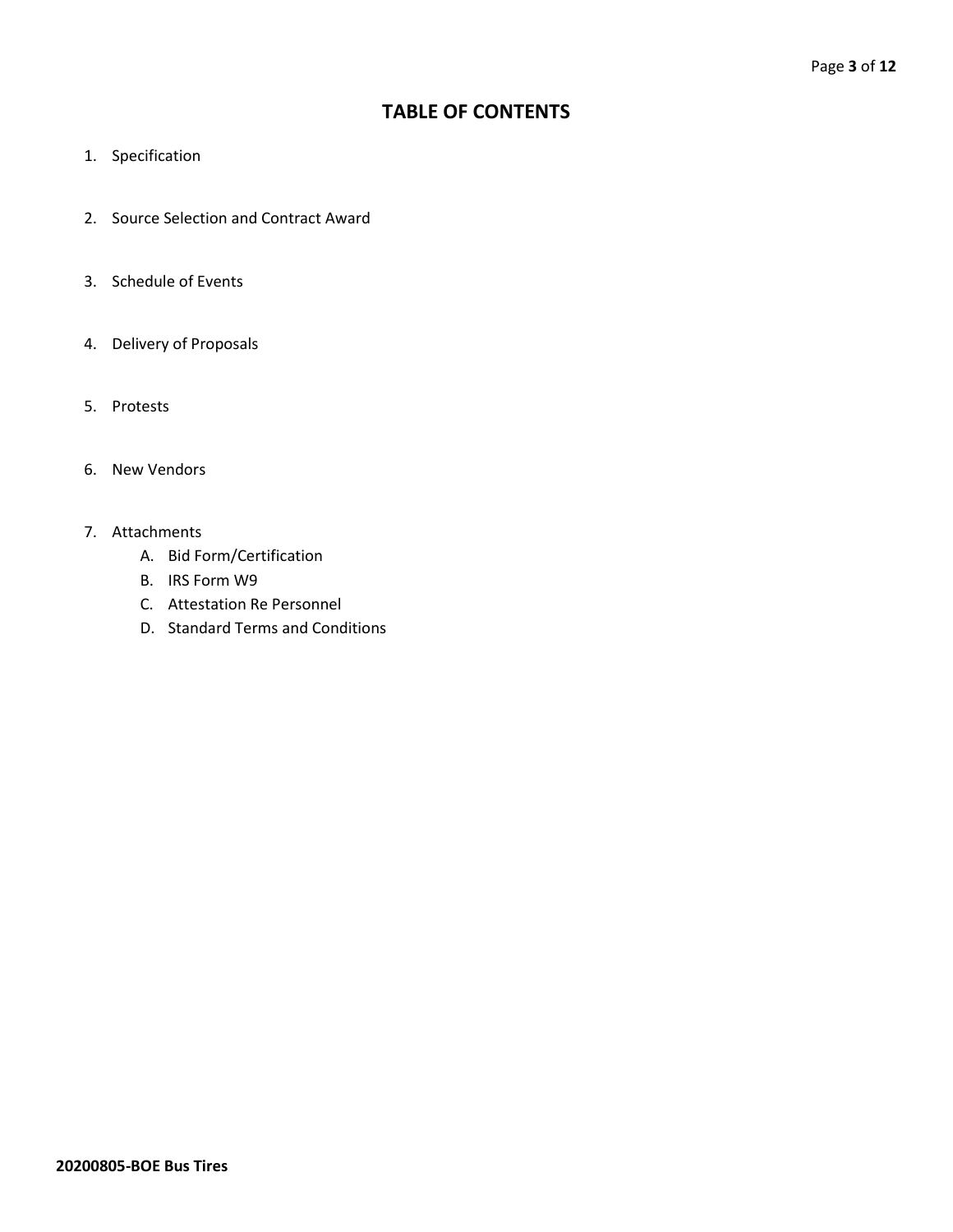#### 1. Specification

All pricing shall be valid from September 1, 2020 thru August 31, 2021.

#### **New Small Steer Tire**

\*Must meet Tennessee School Bus specifications \*Price must include all fees.

- 255/70R22.5
- Minimum Tread Depth: 17/32
- Load Range H
- Brands/Series Accepted
	- o Bridgestone R250 ED
	- o Michelin XZE

#### **New Large Steer Tire**

\*Must meet Tennessee School Bus specifications. \*\*Price must include all fees and the reduction for the casing allowance.

- 11R22.5
- Minimum Tread Depth: 17/32
- Load Range H
- Brands/Series Accepted
	- o Bridgestone R268
	- o Michelin XZE2

#### **Casing Allowance**

- Price to purchase used casings for 11R22.5 tires.
- Proposer is required to accept all casings meeting the specifications.

#### QUESTIONS

- Kevin Kepley, Fleet Operations Manager
	- o 615-452-1520
	- o [kevin.kepley@sumnerschools.org](mailto:kevin.kepley@sumnerschools.org)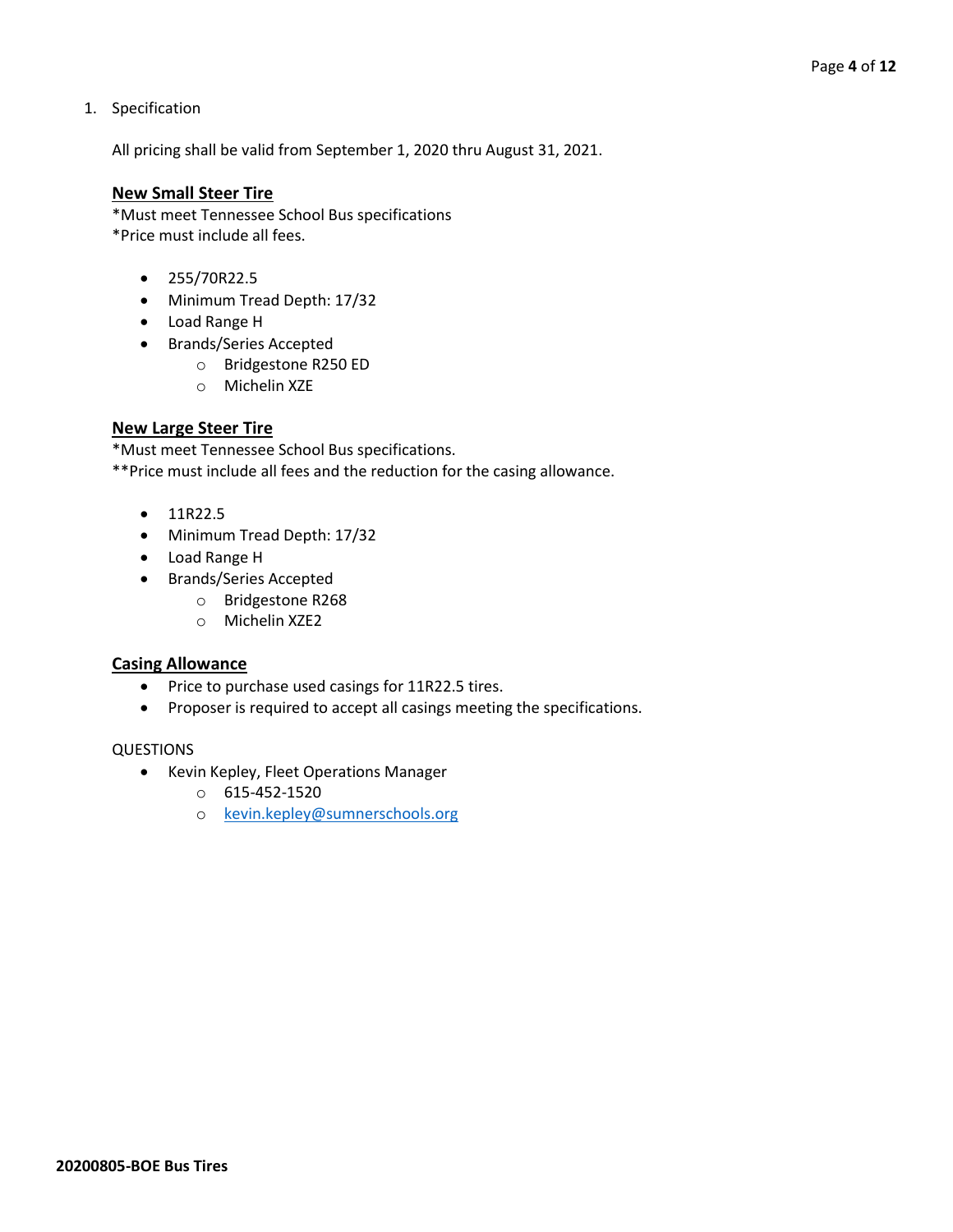- 2. Source Selection and Contract Award
	- Award, if made, will be made to the proposer submitting the lowest cost proposal and whom is also determined to be Responsive.
		- o General Criteria to be determined "Responsive"
			- Does the proposal include all required information?
			- Does the proposal include completed attachment forms?
			- Was the proposal delivered on or before the stated deadline?
	- SCS reserves the right to reject any proposal that takes exception to the specifications unless prior approval is requested and granted by SCS.
	- Upon mutual agreement by both parties, SCS shall grant the right to extend the terms, conditions and prices of contract(s) awarded from this ITB to other Institutions (such as State, Local and/or Public Agencies) who express an interest in participating in any contract that results from this ITB. Each of the "piggyback" Institutions will issue their own purchasing documents for purchase of the goods/services. Proposer agrees that SCS shall bear no responsibility or liability for any agreements between Proposer and the other Institution(s) who desire to exercise this option.
- 3. Schedule of Events

| <b>RFP Issued</b>              | July 23, 2020                   |
|--------------------------------|---------------------------------|
| <b>RFP Submission DEADLINE</b> | August 5, 2020 @ 10:00 a.m. CDT |

4. Delivery of Proposals

Sealed proposals will be accepted until **August 5, 2020 @ 10:00 a.m. CDT**. Proposals received after that time will be deemed invalid. Vendors mailing proposal packages must allow sufficient time to ensure receipt of their package by the time specified. SCS shall not accept proposals via electronic transmission such as email, fax, etc. There will be no exceptions. Proposals will be opened and read aloud. The reading of the bids will begin at **10:00 a.m. CDT**.

Due to the nature of deliveries to the SCS Support Services Facility by carriers such as UPS, FedEx and such like; the proposal package will be accepted if the date and time on the delivery confirmation are indicated to be on or before the Proposal Deadline.

Delivery Address: Sumner County Board of Education Attn: Purchasing Supervisor 1500 Airport Road Gallatin, TN 37066

The package containing the proposal must be sealed and clearly marked on the outside of the package: **"20200805-BOE Bus Tires"**

**DO NOT OPEN**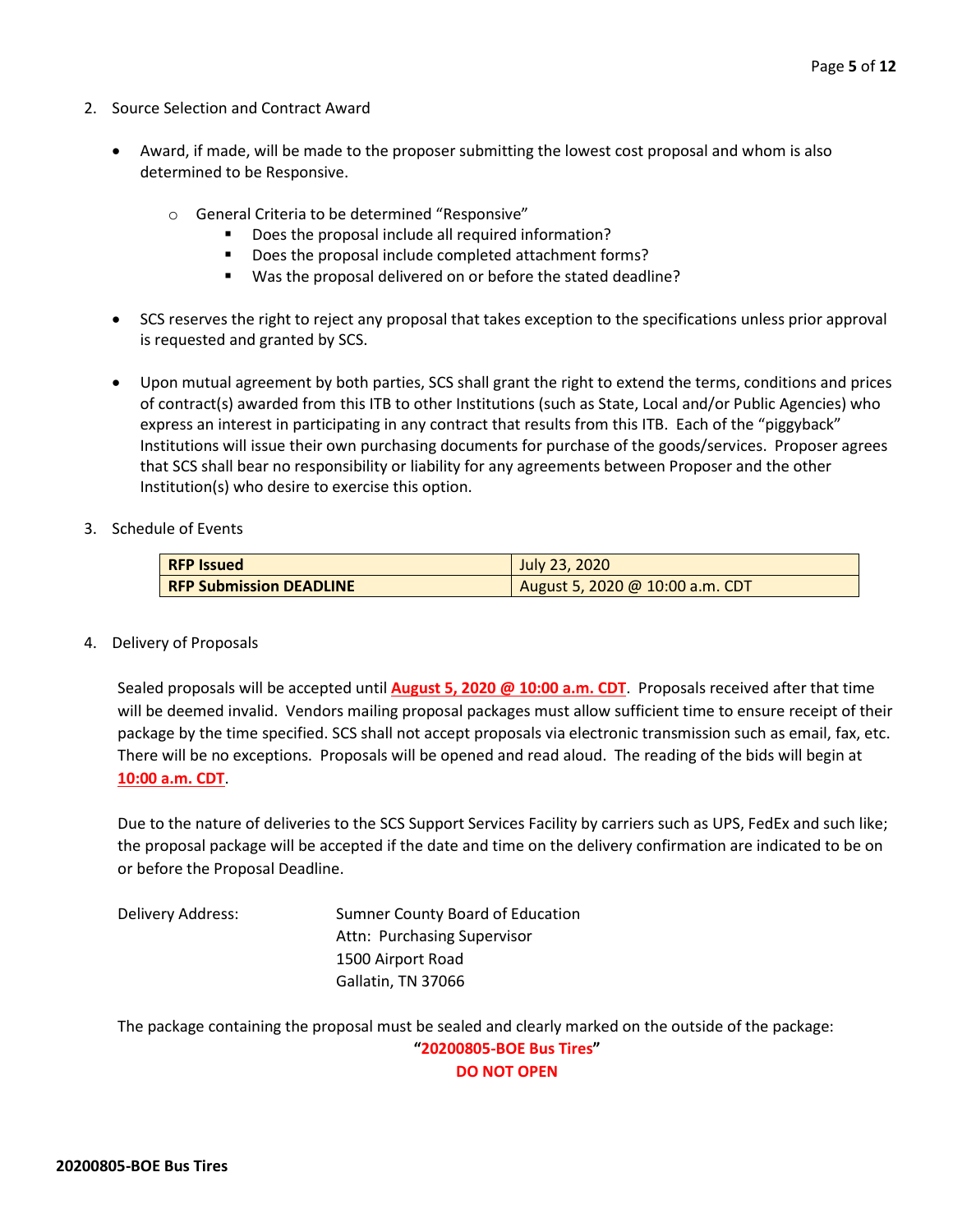#### 5. Protests

In the event that any interested party finds any part of the listed specifications, terms or conditions to be discrepant, incomplete or otherwise questionable in any respect; it shall be the responsibility of the concerned party to notify the SCS Purchasing Office of such matters immediately upon receipt of the ITB. All notifications must be sent to the Purchasing Supervisor via email at [purchasing@sumnerschools.org.](mailto:purchasing@sumnerschools.org)

Any actual or prospective Proposer who is aggrieved in connection with the ITB or award of a contract may protest to the Purchasing Supervisor and/or the Sumner County Board of Education at its regularly scheduled meeting.

- 6. New Vendors
	- To comply with Internal Revenue Service requirements, all vendors who perform any type of service are required to have a current IRS Form W-9 on file with the SCS Finance Department. It is a mandatory requirement to complete the IRS Form W-9 (Attachment 1) included in this RFP.
	- To comply with the Tennessee Lawful Employment Act (50-1-702 and 50-1-703), non-employees (individuals paid directly by the employer in exchange for the individual's labor or services) must have on file one (1) of the following documents:
		- o A valid Tennessee driver's license or photo identification;
		- $\circ$  A valid driver's license or photo identification from another state where the license requirements are at least as strict as those in Tennessee;
		- o A birth certificate issued by a U.S. state, jurisdiction or territory;
		- o A U.S. government issued certified birth certificate;
		- o A valid, unexpired U.S. passport;
		- o A U.S. certificate of birth abroad (DS-1350 or FS-545)
		- o A report of birth abroad of a U.S. citizen (FS-240);
		- o A certificate of citizenship (N560 or N561);
		- o A certificate of naturalization (N550, N570 or N578);
		- o A U.S citizen identification card (I-197 or I-179); or
		- o Valid alien registration documentation or other proof of current immigration registration recognized by the United States Department of Homeland Security that contains the individual's complete legal name and current alien admission number or alien file number (or numbers if the individual has more than one number).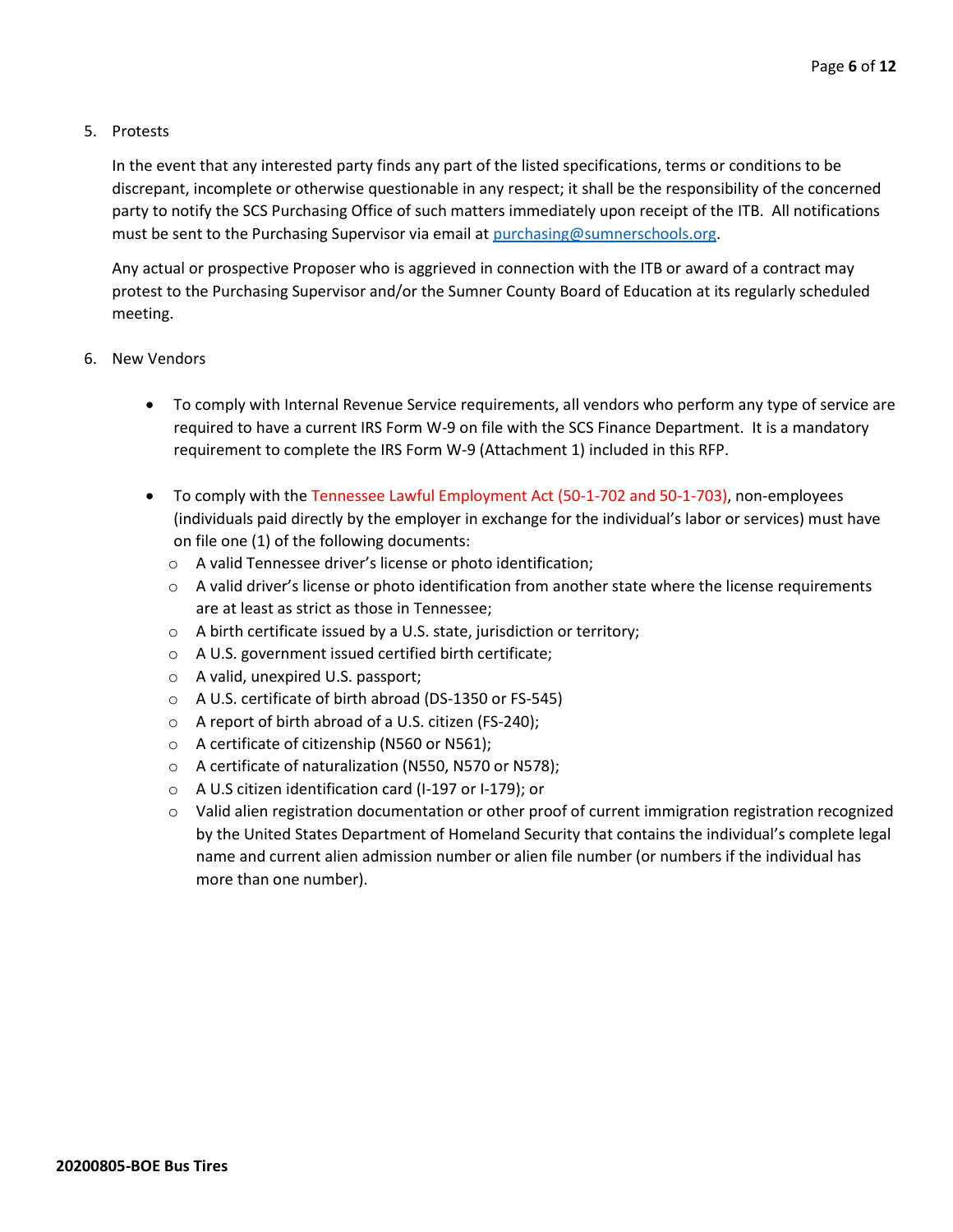#### **7.A Bid Form**



Attn: Purchasing Supervisor 1500 Airport Road Gallatin, TN 37066

Date

| <b>DESCRIPTION</b>          | <b>COST PER TIRE</b> |  |  |  |  |  |  |
|-----------------------------|----------------------|--|--|--|--|--|--|
| <b>New Small Steer Tire</b> |                      |  |  |  |  |  |  |
| <b>Brand</b>                |                      |  |  |  |  |  |  |
| New Large Steer Tire        |                      |  |  |  |  |  |  |
| <b>Brand</b>                |                      |  |  |  |  |  |  |
| <b>Casing Allowance</b>     | each                 |  |  |  |  |  |  |

**Pricing Valid: September 1, 2020 – August 31, 2021**

By checking this box, Proposer agrees that SCS reserves the right to extend the terms, conditions and prices of this contract to other Institutions (such as State, Local and/or Public Agencies) who express an interest in participating in any contract that results from this ITB. Each of the piggyback Institutions will issue their own purchasing documents for the goods/service. Proposer agrees that SCS shall bear no responsibility or liability for any agreements between Proposer and the other Institution(s) who desire to exercise this option.

| <b>AUTHORIZED SIGNATURE:</b> |  |
|------------------------------|--|
| <b>PRINTED NAME:</b>         |  |
| TITLE:                       |  |
| <b>COMPANY NAME:</b>         |  |
| <b>PHONE:</b>                |  |
| <b>EMAIL</b>                 |  |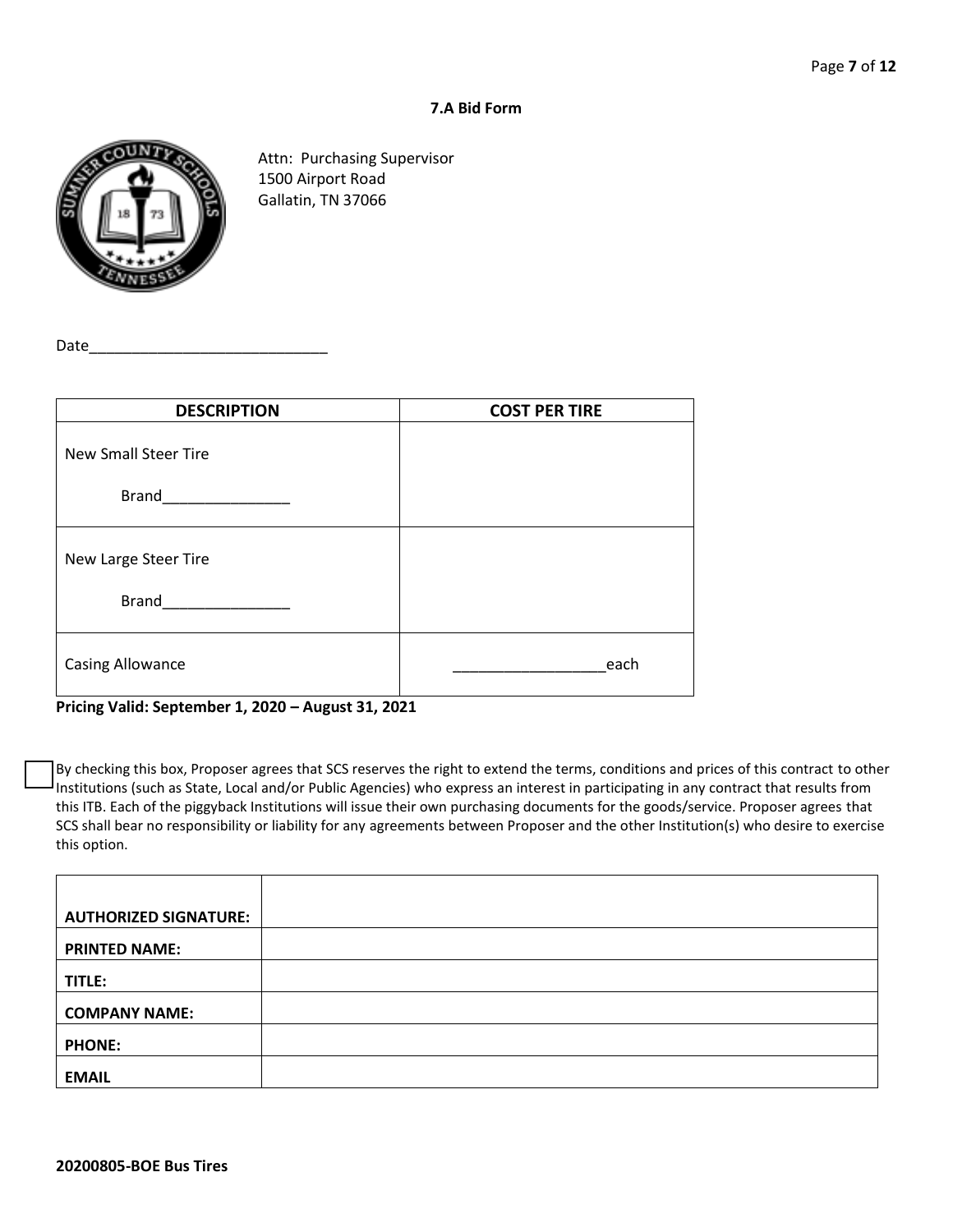#### 7.B IRS Form W9

|                                                                                                                                                                                                                                                                                                                                                                                                                                                                                                                                                                                                                                                     | <b>Request for Taxpayer</b><br>(Rev. December 2014)<br><b>Identification Number and Certification</b><br>Department of the Treasury<br>Internal Revenue Service<br>1 Name (as shown on your income tax return). Name is required on this line; do not leave this line blank. |                      |                                                                                                                                                                                                                                                                                                                                                                                                                                                                                                                                                                                                                               |                                                                                                                                                                                             |                                                                                                                                                                                                        |    |                                                                                                                                                                                                  |  |                                       | Give Form to the<br>requester. Do not<br>send to the IRS. |  |  |  |  |
|-----------------------------------------------------------------------------------------------------------------------------------------------------------------------------------------------------------------------------------------------------------------------------------------------------------------------------------------------------------------------------------------------------------------------------------------------------------------------------------------------------------------------------------------------------------------------------------------------------------------------------------------------------|------------------------------------------------------------------------------------------------------------------------------------------------------------------------------------------------------------------------------------------------------------------------------|----------------------|-------------------------------------------------------------------------------------------------------------------------------------------------------------------------------------------------------------------------------------------------------------------------------------------------------------------------------------------------------------------------------------------------------------------------------------------------------------------------------------------------------------------------------------------------------------------------------------------------------------------------------|---------------------------------------------------------------------------------------------------------------------------------------------------------------------------------------------|--------------------------------------------------------------------------------------------------------------------------------------------------------------------------------------------------------|----|--------------------------------------------------------------------------------------------------------------------------------------------------------------------------------------------------|--|---------------------------------------|-----------------------------------------------------------|--|--|--|--|
| σû                                                                                                                                                                                                                                                                                                                                                                                                                                                                                                                                                                                                                                                  |                                                                                                                                                                                                                                                                              |                      | 2 Business name/disregarded entity name, if different from above                                                                                                                                                                                                                                                                                                                                                                                                                                                                                                                                                              |                                                                                                                                                                                             |                                                                                                                                                                                                        |    |                                                                                                                                                                                                  |  |                                       |                                                           |  |  |  |  |
| page<br>3 Check appropriate box for federal tax classification; check only one of the following seven boxes:<br>Specific Instructions on<br>C Corporation<br>S Corporation Partnership<br>Individual/sole proprietor or<br>Trust/estate<br>instructions on page 3):<br>single-member LLC<br>Print or type<br>Limited liability company. Enter the tax classification (C=C corporation, S=S corporation, P=partnership) ▶<br>Note. For a single-member LLC that is disregarded, do not check LLC; check the appropriate box in the line above for<br>the tax classification of the single-member owner.<br>code (if anv)<br>Other (see instructions) |                                                                                                                                                                                                                                                                              |                      |                                                                                                                                                                                                                                                                                                                                                                                                                                                                                                                                                                                                                               |                                                                                                                                                                                             |                                                                                                                                                                                                        |    | 4 Exemptions (codes apply only to<br>certain entities, not individuals; see<br>Exempt payee code (if any)<br>Exemption from FATCA reporting<br>(Applies to accounts maintained outside the U.S.) |  |                                       |                                                           |  |  |  |  |
| 5 Address (number, street, and apt. or suite no.)<br>Requester's name and address (optional)<br>6 City, state, and ZIP code<br>See<br>7 List account number(s) here (optional)                                                                                                                                                                                                                                                                                                                                                                                                                                                                      |                                                                                                                                                                                                                                                                              |                      |                                                                                                                                                                                                                                                                                                                                                                                                                                                                                                                                                                                                                               |                                                                                                                                                                                             |                                                                                                                                                                                                        |    |                                                                                                                                                                                                  |  |                                       |                                                           |  |  |  |  |
| Part I                                                                                                                                                                                                                                                                                                                                                                                                                                                                                                                                                                                                                                              |                                                                                                                                                                                                                                                                              |                      | <b>Taxpayer Identification Number (TIN)</b>                                                                                                                                                                                                                                                                                                                                                                                                                                                                                                                                                                                   |                                                                                                                                                                                             |                                                                                                                                                                                                        |    |                                                                                                                                                                                                  |  |                                       |                                                           |  |  |  |  |
|                                                                                                                                                                                                                                                                                                                                                                                                                                                                                                                                                                                                                                                     |                                                                                                                                                                                                                                                                              |                      | Enter your TIN in the appropriate box. The TIN provided must match the name given on line 1 to avoid                                                                                                                                                                                                                                                                                                                                                                                                                                                                                                                          |                                                                                                                                                                                             |                                                                                                                                                                                                        |    |                                                                                                                                                                                                  |  | Social security number                |                                                           |  |  |  |  |
| backup withholding. For individuals, this is generally your social security number (SSN). However, for a<br>resident alien, sole proprietor, or disregarded entity, see the Part I instructions on page 3. For other<br>entities, it is your employer identification number (EIN). If you do not have a number, see How to get a<br>TIN on page 3.                                                                                                                                                                                                                                                                                                  |                                                                                                                                                                                                                                                                              |                      |                                                                                                                                                                                                                                                                                                                                                                                                                                                                                                                                                                                                                               |                                                                                                                                                                                             |                                                                                                                                                                                                        | or |                                                                                                                                                                                                  |  |                                       |                                                           |  |  |  |  |
|                                                                                                                                                                                                                                                                                                                                                                                                                                                                                                                                                                                                                                                     |                                                                                                                                                                                                                                                                              |                      | Note. If the account is in more than one name, see the instructions for line 1 and the chart on page 4 for                                                                                                                                                                                                                                                                                                                                                                                                                                                                                                                    |                                                                                                                                                                                             |                                                                                                                                                                                                        |    |                                                                                                                                                                                                  |  | <b>Employer identification number</b> |                                                           |  |  |  |  |
|                                                                                                                                                                                                                                                                                                                                                                                                                                                                                                                                                                                                                                                     |                                                                                                                                                                                                                                                                              |                      | quidelines on whose number to enter.                                                                                                                                                                                                                                                                                                                                                                                                                                                                                                                                                                                          |                                                                                                                                                                                             |                                                                                                                                                                                                        |    |                                                                                                                                                                                                  |  |                                       |                                                           |  |  |  |  |
| Part II                                                                                                                                                                                                                                                                                                                                                                                                                                                                                                                                                                                                                                             |                                                                                                                                                                                                                                                                              | <b>Certification</b> |                                                                                                                                                                                                                                                                                                                                                                                                                                                                                                                                                                                                                               |                                                                                                                                                                                             |                                                                                                                                                                                                        |    |                                                                                                                                                                                                  |  |                                       |                                                           |  |  |  |  |
| Under penalties of perjury, I certify that:<br>1. The number shown on this form is my correct taxpayer identification number (or I am waiting for a number to be issued to me); and<br>2. I am not subject to backup withholding because: (a) I am exempt from backup withholding, or (b) I have not been notified by the Internal Revenue<br>Service (IRS) that I am subject to backup withholding as a result of a failure to report all interest or dividends, or (c) the IRS has notified me that I am<br>no longer subject to backup withholding; and                                                                                          |                                                                                                                                                                                                                                                                              |                      |                                                                                                                                                                                                                                                                                                                                                                                                                                                                                                                                                                                                                               |                                                                                                                                                                                             |                                                                                                                                                                                                        |    |                                                                                                                                                                                                  |  |                                       |                                                           |  |  |  |  |
|                                                                                                                                                                                                                                                                                                                                                                                                                                                                                                                                                                                                                                                     |                                                                                                                                                                                                                                                                              |                      | 3. I am a U.S. citizen or other U.S. person (defined below); and                                                                                                                                                                                                                                                                                                                                                                                                                                                                                                                                                              |                                                                                                                                                                                             |                                                                                                                                                                                                        |    |                                                                                                                                                                                                  |  |                                       |                                                           |  |  |  |  |
|                                                                                                                                                                                                                                                                                                                                                                                                                                                                                                                                                                                                                                                     |                                                                                                                                                                                                                                                                              |                      | 4. The FATCA code(s) entered on this form (if any) indicating that I am exempt from FATCA reporting is correct.                                                                                                                                                                                                                                                                                                                                                                                                                                                                                                               |                                                                                                                                                                                             |                                                                                                                                                                                                        |    |                                                                                                                                                                                                  |  |                                       |                                                           |  |  |  |  |
|                                                                                                                                                                                                                                                                                                                                                                                                                                                                                                                                                                                                                                                     | instructions on page 3.                                                                                                                                                                                                                                                      |                      | Certification instructions. You must cross out item 2 above if you have been notified by the IRS that you are currently subject to backup withholding<br>because you have failed to report all interest and dividends on your tax return. For real estate transactions, item 2 does not apply. For mortgage<br>interest paid, acquisition or abandonment of secured property, cancellation of debt, contributions to an individual retirement arrangement (IRA), and<br>generally, payments other than interest and dividends, you are not required to sign the certification, but you must provide your correct TIN. See the |                                                                                                                                                                                             |                                                                                                                                                                                                        |    |                                                                                                                                                                                                  |  |                                       |                                                           |  |  |  |  |
|                                                                                                                                                                                                                                                                                                                                                                                                                                                                                                                                                                                                                                                     | Sign<br>Signature of<br>Here<br>Date $\blacktriangleright$<br>U.S. person ▶                                                                                                                                                                                                  |                      |                                                                                                                                                                                                                                                                                                                                                                                                                                                                                                                                                                                                                               |                                                                                                                                                                                             |                                                                                                                                                                                                        |    |                                                                                                                                                                                                  |  |                                       |                                                           |  |  |  |  |
| <b>General Instructions</b>                                                                                                                                                                                                                                                                                                                                                                                                                                                                                                                                                                                                                         |                                                                                                                                                                                                                                                                              |                      | (tuition)                                                                                                                                                                                                                                                                                                                                                                                                                                                                                                                                                                                                                     | · Form 1098 (home mortgage interest), 1098-E (student loan interest), 1098-T                                                                                                                |                                                                                                                                                                                                        |    |                                                                                                                                                                                                  |  |                                       |                                                           |  |  |  |  |
| Section references are to the Internal Revenue Code unless otherwise noted.                                                                                                                                                                                                                                                                                                                                                                                                                                                                                                                                                                         |                                                                                                                                                                                                                                                                              |                      |                                                                                                                                                                                                                                                                                                                                                                                                                                                                                                                                                                                                                               | • Form 1099-C (canceled debt)                                                                                                                                                               |                                                                                                                                                                                                        |    |                                                                                                                                                                                                  |  |                                       |                                                           |  |  |  |  |
| Future developments. Information about developments affecting Form W-9 (such<br>as legislation enacted after we release it) is at www.irs.gov/fw9.                                                                                                                                                                                                                                                                                                                                                                                                                                                                                                  |                                                                                                                                                                                                                                                                              |                      |                                                                                                                                                                                                                                                                                                                                                                                                                                                                                                                                                                                                                               |                                                                                                                                                                                             | . Form 1099-A (acquisition or abandonment of secured property)                                                                                                                                         |    |                                                                                                                                                                                                  |  |                                       |                                                           |  |  |  |  |
| Use Form W-9 only if you are a U.S. person (including a resident alien), to<br><b>Purpose of Form</b><br>provide your correct TIN.                                                                                                                                                                                                                                                                                                                                                                                                                                                                                                                  |                                                                                                                                                                                                                                                                              |                      |                                                                                                                                                                                                                                                                                                                                                                                                                                                                                                                                                                                                                               |                                                                                                                                                                                             |                                                                                                                                                                                                        |    |                                                                                                                                                                                                  |  |                                       |                                                           |  |  |  |  |
| If you do not return Form W-9 to the requester with a TIN, you might be subject<br>An individual or entity (Form W-9 requester) who is required to file an information<br>to backup withholding. See What is backup withholding? on page 2.<br>return with the IRS must obtain your correct taxpayer identification number (TIN)                                                                                                                                                                                                                                                                                                                    |                                                                                                                                                                                                                                                                              |                      |                                                                                                                                                                                                                                                                                                                                                                                                                                                                                                                                                                                                                               |                                                                                                                                                                                             |                                                                                                                                                                                                        |    |                                                                                                                                                                                                  |  |                                       |                                                           |  |  |  |  |
| which may be your social security number (SSN), individual taxpayer identification<br>number (ITIN), adoption taxpayer identification number (ATIN), or employer<br>identification number (EIN), to report on an information return the amount paid to<br>you, or other amount reportable on an information return. Examples of information                                                                                                                                                                                                                                                                                                         |                                                                                                                                                                                                                                                                              |                      | to be issued).                                                                                                                                                                                                                                                                                                                                                                                                                                                                                                                                                                                                                | By signing the filled-out form, you:<br>1. Certify that the TIN you are giving is correct (or you are waiting for a number<br>2. Certify that you are not subject to backup withholding, or |                                                                                                                                                                                                        |    |                                                                                                                                                                                                  |  |                                       |                                                           |  |  |  |  |
| returns include, but are not limited to, the following:<br>· Form 1099-INT (interest earned or paid)                                                                                                                                                                                                                                                                                                                                                                                                                                                                                                                                                |                                                                                                                                                                                                                                                                              |                      | 3. Claim exemption from backup withholding if you are a U.S. exempt payee. If                                                                                                                                                                                                                                                                                                                                                                                                                                                                                                                                                 |                                                                                                                                                                                             |                                                                                                                                                                                                        |    |                                                                                                                                                                                                  |  |                                       |                                                           |  |  |  |  |
|                                                                                                                                                                                                                                                                                                                                                                                                                                                                                                                                                                                                                                                     |                                                                                                                                                                                                                                                                              |                      | . Form 1099-DIV (dividends, including those from stocks or mutual funds)                                                                                                                                                                                                                                                                                                                                                                                                                                                                                                                                                      | applicable, you are also certifying that as a U.S. person, your allocable share of                                                                                                          |                                                                                                                                                                                                        |    |                                                                                                                                                                                                  |  |                                       |                                                           |  |  |  |  |
| · Form 1099-MISC (various types of income, prizes, awards, or gross proceeds)                                                                                                                                                                                                                                                                                                                                                                                                                                                                                                                                                                       |                                                                                                                                                                                                                                                                              |                      |                                                                                                                                                                                                                                                                                                                                                                                                                                                                                                                                                                                                                               |                                                                                                                                                                                             | any partnership income from a U.S. trade or business is not subject to the<br>withholding tax on foreign partners' share of effectively connected income, and                                          |    |                                                                                                                                                                                                  |  |                                       |                                                           |  |  |  |  |
| brokers)                                                                                                                                                                                                                                                                                                                                                                                                                                                                                                                                                                                                                                            |                                                                                                                                                                                                                                                                              |                      | . Form 1099-B (stock or mutual fund sales and certain other transactions by<br>· Form 1099-S (proceeds from real estate transactions)                                                                                                                                                                                                                                                                                                                                                                                                                                                                                         |                                                                                                                                                                                             | 4. Certify that FATCA code(s) entered on this form (if any) indicating that you are<br>exempt from the FATCA reporting, is correct. See What is FATCA reporting? on<br>page 2 for further information. |    |                                                                                                                                                                                                  |  |                                       |                                                           |  |  |  |  |

Cat. No. 10231X

Form W-9 (Rev. 12-2014)

· Form 1099-K (merchant card and third party network transactions)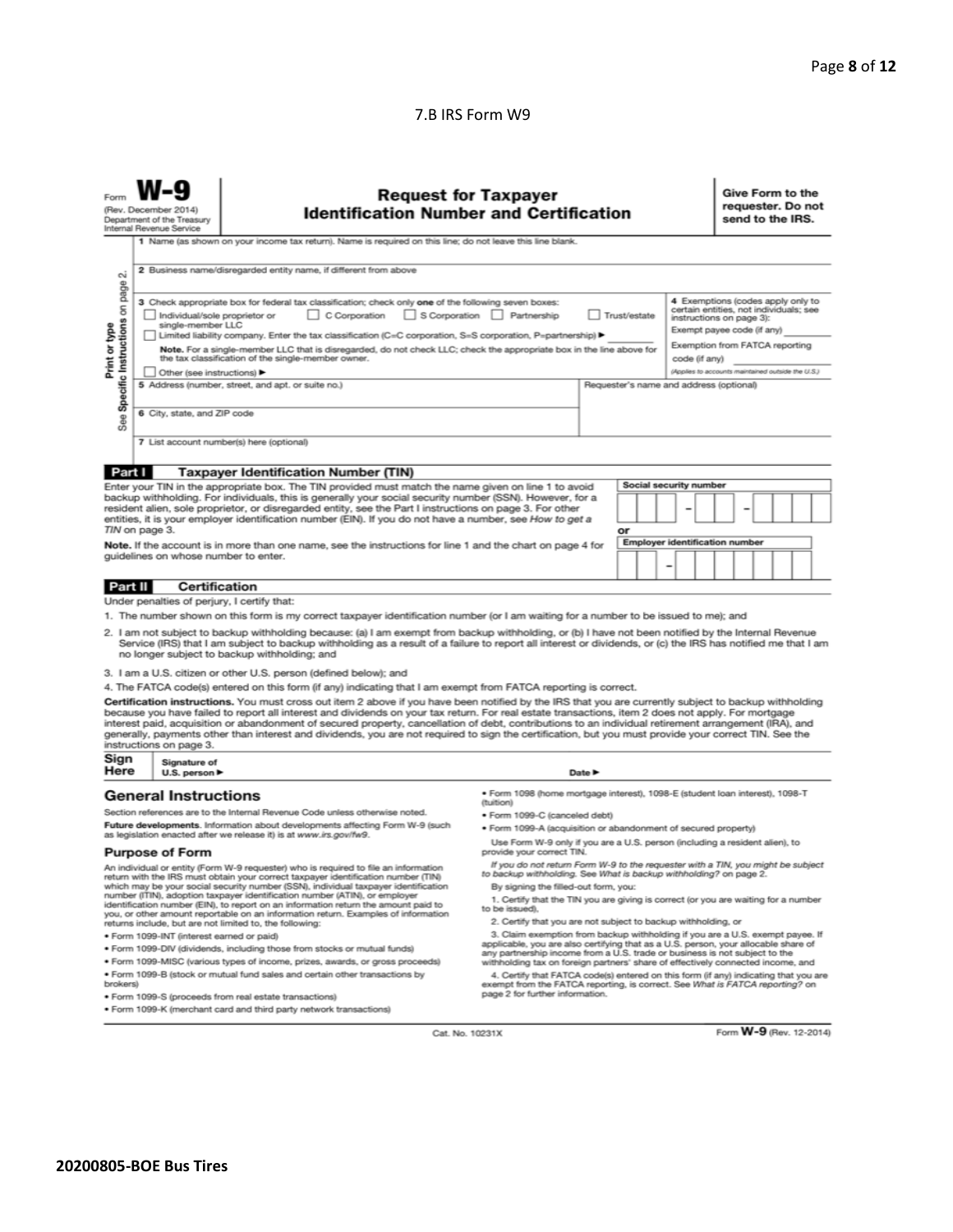#### **ATTACHMENT 7.C – Attestation Re Personnel**

## **ATTESTATION RE PERSONNEL USED IN CONTRACT PERFORMANCE**

| CONTRACTOR LEGAL ENTITY NAME:                                          |  |
|------------------------------------------------------------------------|--|
| FEDERAL EMPLOYER IDENTIFICATION NUMBER:<br>(or Social Security Number) |  |

**The Contractor, identified above, does hereby attest, certify, warrant and assure that the Contractor shall not knowingly utilize the services of an illegal immigrant in the performance of this Contract and shall not knowingly utilize the services of any subcontractor who will utilize the services of an illegal immigrant in the performance of this Contract, T.C.A. § 12-3-309.**

SIGNATURE & DATE:

*NOTICE: This attestation MUST be signed by an individual empowered to contractually bind the Contractor.*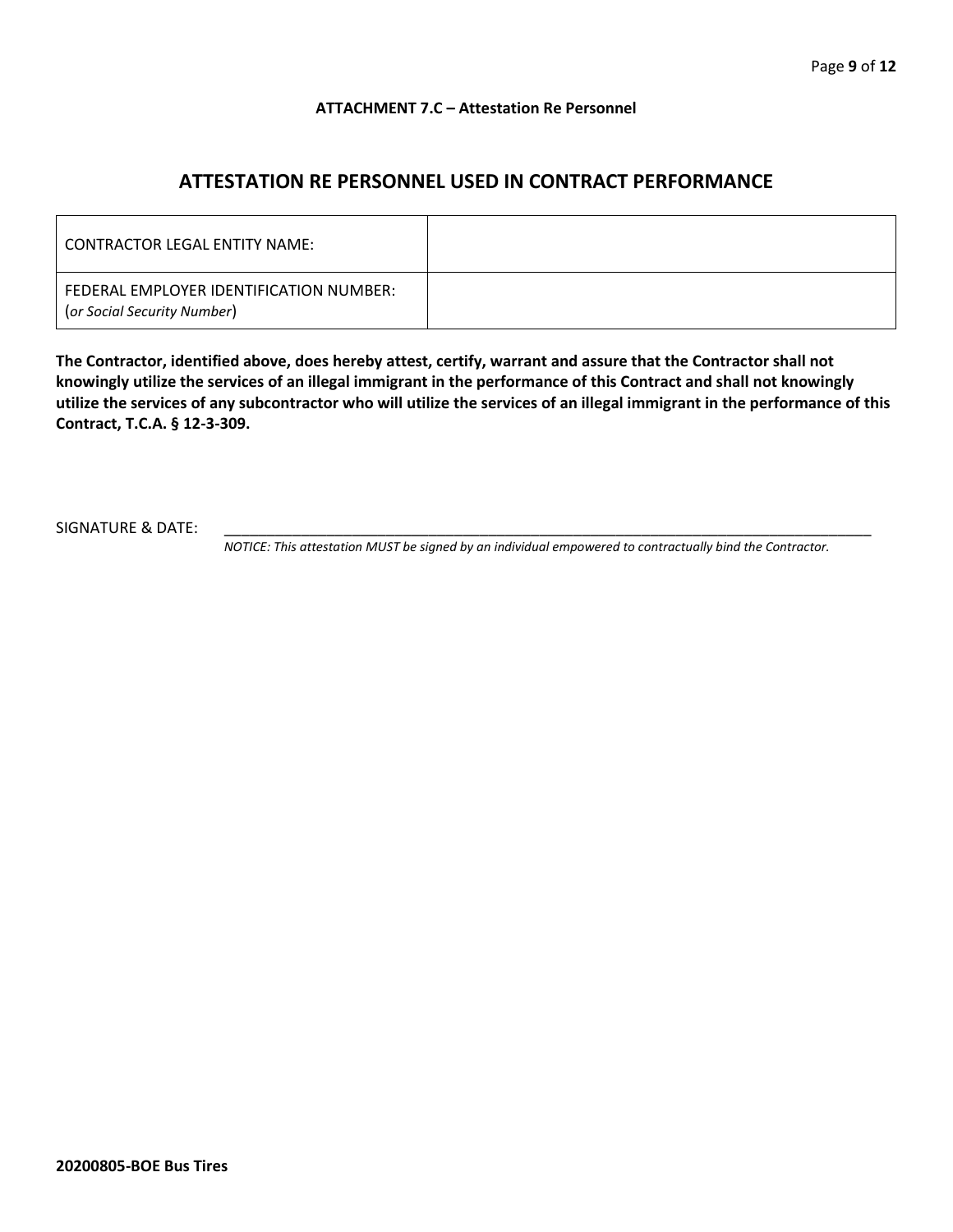#### **ATTACHMENT 7.D – Standard Terms & Conditions SUMNER COUNTY BOARD OF EDUCATION (SCS)**

#### **1. PREPARATION AND SUBMISSION OF BID.**

- **a.** Failure to examine any drawings**,** specifications, or instructions will be at the proposer's risk. Any deviation from the stated terms, conditions and specifications must be coordinated with and approved in writing by the SCS Purchasing Supervisor.
- **b.** RFP/ITB SUBMITTAL / SIGNATURE: Proposal shall give the full name and business address of the bidder. If the proposer is a corporation, the name shall be stated as it is in the corporate charter. Proposals must be signed in ink by the proposer's authorized agent. Unsigned proposals will be rejected. Proposals are to be sealed and the outside of the envelope is to reference the RFP/ITB number. The person signing the proposal must show their title, and if requested by the institution, must furnish satisfactory proof of his or her authority to bind his or her company in contract. Proposer understands that by submitting a proposal with an authorized signature, it shall constitute an offer to SCS. Proposals must be typewritten or in ink; otherwise they may not be considered. Purchase orders will be issued to the firm name appearing on the W9. Electronic submissions via email, fax, etc. shall not be accepted.
- **c.** SCS is not responsible for any costs incurred by any vendor pursuant to the RFP/ITB. The vendor shall be responsible for all costs incurred in connection with the preparation and submission of its proposal.
- **d.** All proposers must be in compliance with T.C.A. § 62-6-119 at the time of proposal submission and provide evidence of compliance with the applicable provisions of the chapter before such proposal may be considered.
- **e.** Proposals are to be received in the location designated in the RFP/ITB no later than the specified date and time. Late submissions will NOT be opened or considered.
- **f.** No erasures permitted. Errors may be crossed out and corrections printed in ink or typewritten adjacent to error and must be initialed in ink by person signing the proposal.
- **g.** Specifications: Reference to available specifications shall be sufficient to make the terms of the specifications binding on the proposer. The use of the name of a manufacturer, or any special brand or make in describing an item does not restrict the proposer to that manufacturer or specific article, unless specifically stated. Comparable products of other manufacturers will be considered if proof of compatibility is contained in the proposal. Proposers are required to notify SCSs Purchasing Supervisor whenever specifications/procedures are not perceived to be fair and open. The articles on which the proposal is submitted must be equal or superior to that specified. Informative and Descriptive Literature: The proposer must show brand or trade names of the articles proposed, when applicable. It shall be the responsibility of the proposer, including proposer's whose product is referenced, to furnish with the proposer such specifications, catalog pages, brochures or other data as will provide an adequate basis for determining the quality and functional capabilities of the product offered. Failure to provide this data may be considered valid justification for rejection of proposer.
- **h.** Samples: Samples of items when called for, must be furnished free of expense, and if not destroyed will, upon proposer's request within ten (10) days of RFP/ITB opening, be returned at the proposer's expense. Each sample must be labeled with the proposer's name, manufacturer's brand name and number, RFP/ITB number and item reference.
- **i.** Time of Performance: The number of calendar days in which delivery is to be made after receipt of order shall be stated in the RFP/ITB and may be a factor in making an award, price notwithstanding. If no delivery time is stated in the bid, bidder agrees that delivery is to be made within two weeks (10 business days) of order.
- **j.** Transportation and delivery charges should be included in the price and be fully prepaid by the vendor to the destination specified in the RFP/ITB. Proposal prices shall include delivery of all items F.O.B. destination.
- **k.** New materials and supplies must be delivered unless otherwise specifically stated in the RFP/ITB.
- **l.** Alternate/multiple bids will not be considered unless specifically called for in the RFP/ITB.
- **m.** Only proposals submitted on RFP/ITB forms furnished by SCS will be considered.
- **n.** By signing this RFP/ITB where indicated, the proposer agrees to strictly abide by all applicable local, state and federal statutes and regulations. The proposer further certifies that this proposer is made without collusion or fraud.
- **o.** Error in Proposal. In case of error in the extension of prices in the proposal, the unit price will govern. Late submissions will NOT be opened or considered. Proposers are cautioned to verify their proposals before submission, as amendments received after the RFP/ITB deadline will not be considered. No proposals shall be altered, amended or withdrawn after opening. After proposal opening, a proposer may withdraw a proposal only when there is obvious clerical error such as a misplaced decimal point, or when enforcement of the proposal would impose unconscionable hardship due to an error in the proposal resulting in a quotation substantially below the other proposals received. Proposal withdrawals will be considered only upon written request of the proposer.
- **2. OPEN RECORDS.** In order to comply with the provisions of the Tennessee Open Records Act, all proposals will be publicly opened and are subject to public inspection after the award upon written request. Proposers may be present at RFP/ITB opening. Summary information will be posted the SCS website, www.sumnerschools.org under the Invitation to Bid link.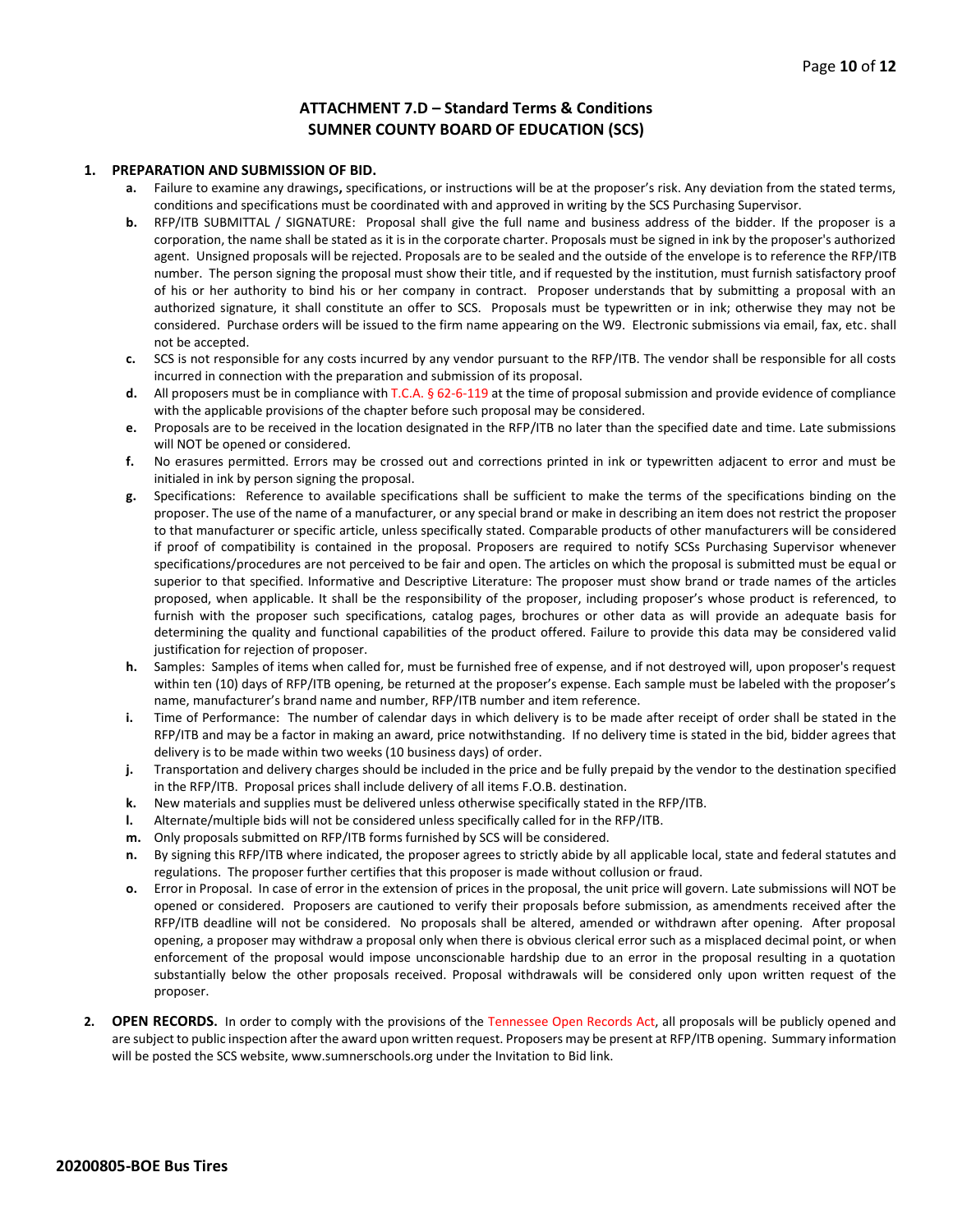- **3. ACCEPTANCE AND AWARD.** SCS reserves the right to reject any and all proposals and to waive any informality in proposals and, unless otherwise specified by the proposer to accept any item in the proposal. Action to reject all proposals shall be taken for unreasonably high prices, errors in the proposal documents, cessation of need, unavailability of funds, or any other reason approved by SCS.
	- **a.** Contracts and purchases will be made with the lowest, responsive, responsible, qualified proposer. The quality of the articles to be supplied, their conformity with the specifications, their suitability to the requirements of the Institution, cash discount offered, and the delivery terms will be taken into consideration.
	- **b.** Any deviation from these stated terms, specifications and conditions must be coordinated with and approved in writing by the Purchasing Supervisor.
	- **c.** Prices quoted on the response (if any) are to be considered firm and binding until the said equipment, supplies or services are in the possession of SCS.
	- **d.** SCS reserves the right to order more or less than the quantity listed in the proposal.
	- **e.** If a proposer fails to state a time within which a proposal must be accepted, it is understood and agreed that SCS shall have ninety (90) days to accept.
	- **f.** No purchase or contract is authorized or valid until the issuance of a SCS purchase order in accordance with SCS policy. No SCS employee is authorized to purchase equipment, supplies or services prior to the issuance of such a purchase order.
	- **g.** The contract may not be assigned without written SCS consent.
	- **h.** If the appropriate space is marked on the RFP/ITB, other Institutions (such as State, Local and/or Public Agencies) may purchase off the contract during the same period as SCS.
	- **i.** The awarded proposer will be required to post a performance and payment bond in the amount of 25% of the contract price if it exceeds \$100,000 as stated by T.C.A. §12-4-201.
	- **j.** If the project cost is in excess of \$25,000 a performance bond must be secured by the requesting part in an amount equal to the market improvement value.
	- **k.** By submission of this bid and signature thereof, the Bidder acknowledges compliance with the provisions of Public Chapter No. 587 / Senate Bill No. 2048 (Employee Background Check). The Bidder further agrees to submit a formal certification thereof prior to commencing work.
- PAYMENT. Payment terms must be specified in the proposal, including any discounts for early payment. Partial payments will not be approved unless justification for such payment can be shown. Terms will be NET 30 days. Payment will not be made until the conditions and specifications of the RFP/ITB are inspected and approved as conforming by persons appointed by SCS.
- **5. DEFAULT OF SELECTED VENDOR.** In case of vendor default, SCS may procure the articles or services from other sources and hold the defaulting vendor responsible for any resulting cost. If the awarded vendor violates any terms of their response, the contract, SCS policy or any law, they may be disqualified from proposing for a period of two years for minor violations or longer for major violations. Proposals from disqualified proposers will not be accepted during the period of disqualification.
- **6. INSPECTION OF PURCHASES.** Articles received which are not equivalent will not be accepted and will be picked up by the vendor or returned to vendor, shipping charges collect. SCS shall have a reasonable period in which to inspect and accept or reject materials without liability. If necessity requires SCS to use nonconforming materials, an appropriate reduction in payment may be made.
- **7. TAXES.** SCS is tax exempt; do not include taxes in quotation. Vendors making improvements or additions to or performing repair work on real property for SCS are liable for any applicable sales or use tax on tangible personal property used in connection with the contract or furnished to vendors by the state for use under the contract.
- **8. NONDISCRIMINATION.** SCS is an equal opportunity employer. SCS and bidder agree to comply with Titles VI and VII of the Civil Rights Act of 1964, Title IX of the Education Amendments of 1972, Section 504 of the Rehabilitation Act of 1973, Executive Order 11,246, the Americans with Disabilities Act of 1990, if applicable, and the related regulations to each. Each party assures that it will not discriminate against any individual including, but not limited to employees or applicants for employment and/or students, because of race, religion, creed, color, sex, age, disability, veteran status or national origin. In the event that any claims should arise with regards to violations of any such local, state or federal law, statues, rule or regulations, the vendor will indemnify and hold SCS harmless for any damages, including court costs or attorney fees, which might be incurred.
- **9. PROHIBITIONS/NO VENDOR CONTRACT FORM.** Acceptance of gifts from vendors is prohibited. T.C.A. §12-4-106. The contract documents for purchase under this RFP/ITB shall consist of the successful proposer's bid and SCSs purchase order. The proposer may request exceptions to terms and conditions and/or request SCS to accept other terms and conditions by means of subsequent documents such as invoices, warranty agreements, license agreements, etc. All subsequent documents shall be open to revision for impermissible language. SCS reserves the right to render the proposal unresponsive and subject the proposal to rejection if successful terms cannot be negotiated.